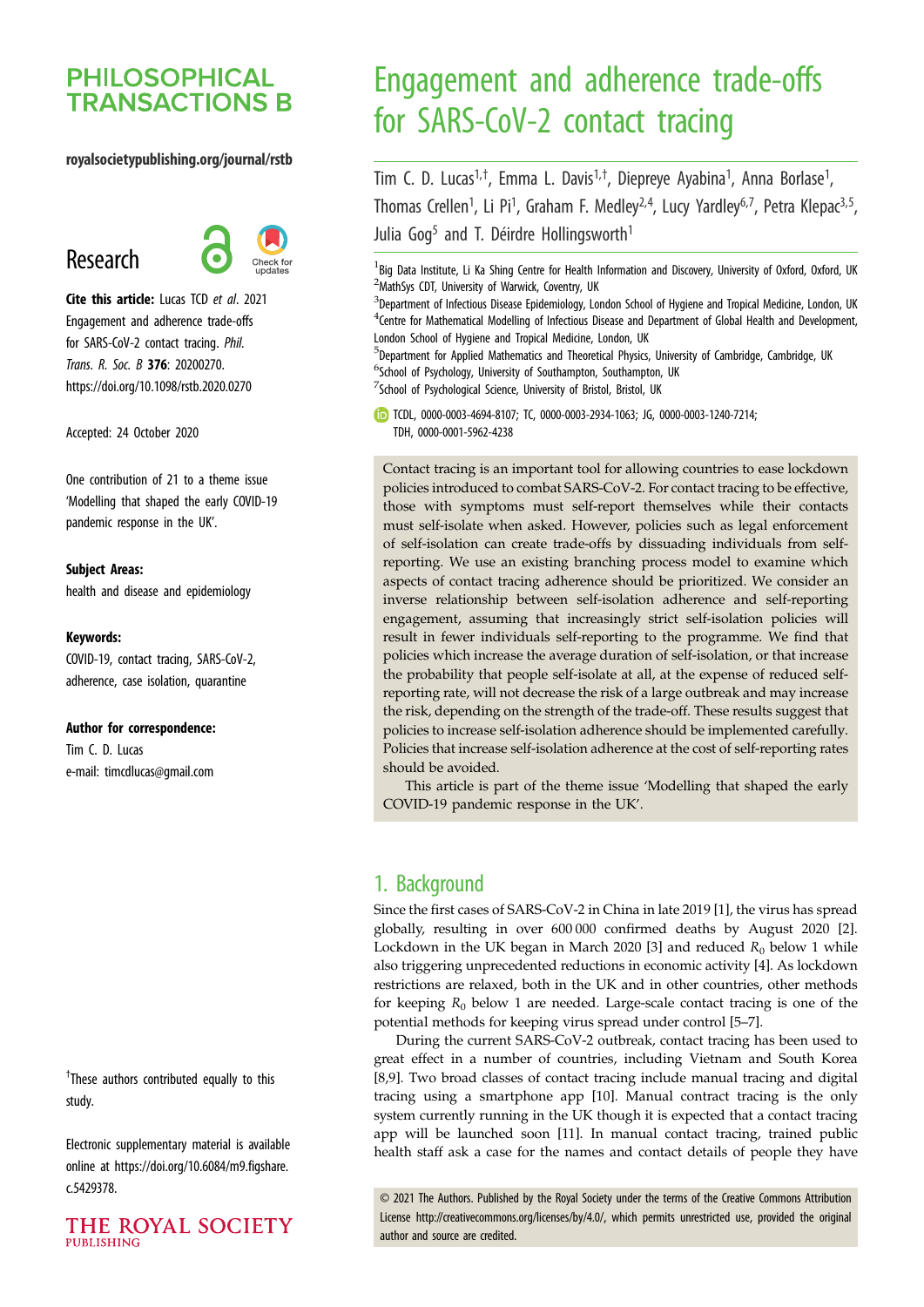

Figure 1. Overview of adherence in test and trace. An untraced individual must self-report and give the name and details of close contacts. The contact tracing team must then manage to contact the close contacts. The close contacts must self-isolate when asked and remain in self-isolation for the full isolation period (14 days in the UK). In some systems, the isolated individual is given a self-administered swab test which must be administered correctly. There is imperfect adherence or performance at each of these stages. In this paper, we focus on trade-offs between self-report rate (stage 1) and selfisolation adherence (stages 4 and 5). In our model, stages 2 and 3 are incorporated into a parameter which we call control effectiveness.

recently been in close proximity with, as well as asking for information on which public areas the infected person has visited. The tracers will then identify as many contacts as possible and ask them to self-isolate for a period. Adherence to the contact tracing system is an important determinant of its efficacy [[6,10](#page-7-0),[12\]](#page-7-0).

Adherence applies to a number of different aspects of contact tracing [\[13](#page-7-0)] as shown in figure 1. Untraced individuals with symptoms must get themselves tested (the process of which automatically reports them to the contact tracing system) and they and their household should self-isolate. If they test positive they are contacted by the test and trace team and must give identifying information about the people they have been in close proximity with. Then, both the index case, and the traced contacts, must self-isolate for a period [\[14](#page-7-0),[15\]](#page-7-0). If the contact tracing system uses home swab tests, the swabs must be taken carefully [\[16,17](#page-7-0)]. Adherence to each of these steps will be imperfect.

Although there are many unobserved variables involved, we can start to examine some of these adherence rates using public statistics from the UK tracing system [[18\]](#page-7-0). For example, of the 6923 people who were referred to the contact tracing system between the 11 and 17 June, 70% were reached. However, these 6923 cases certainly do not represent 100% of the new cases in the country that week. Of the 6923, 74% gave details of at least one contact though it is not possible to tell how many of the remaining 26% actually had no contacts. Of those that gave details of at least one contact, it is unknown what proportion gave details of all their close contacts. Someone might not give contact information of a close contact deliberately, for reasons of privacy, embarrassment or to save a contact from being asked to self-isolate, or accidentally through not remembering that they were in contact with

someone or not knowing any details about the close contact. Eighty-two per cent of close contacts were reached and asked to self-isolate.

However, these adherence rates are not fixed parameters and can be influenced by policy. For example, economic support for those missing work [\[15](#page-7-0)[,19](#page-8-0)], daily phonecalls to monitor adherence [[20\]](#page-8-0) or legal ramifications for breaking self-isolation, such as those implemented in Singapore and Taiwan [\[20](#page-8-0)], might be expected to increase self-isolation rates [[19\]](#page-8-0). In particular, this work was originally undertaken in response to a question from policy makers asking whether legally mandating self-isolation for close-contacts would reduce transmission rates. Furthermore, there are likely to be trade-offs and dependencies between parameters. In particular, contact tracing relies on self-reporting of symptoms in order to initially identify a chain of transmission but introducing penalties for non-compliance to self-isolation might be expected to decrease the proportion of people that report themselves to the system in the first instance. In general, there are few direct, individual benefits to self-reporting oneself to a contact tracing system; instead the benefits are communal and the drivers for self-reporting are likely to be altruism or social norms [\[21](#page-8-0),[22\]](#page-8-0). However, there are direct costs both to the individual that self-reports and to their close contacts. Self-isolation is mentally difficult [[23\]](#page-8-0) and will come with economic costs for many [\[15](#page-7-0)[,21](#page-8-0),[24](#page-8-0)–[26](#page-8-0)]. Legally enforcing self-isolation exacerbates these costs.

The exact form that these trade-offs would take are difficult to know. Adherence to self-isolation requirements might largely be binary with people complying for the full 14 days (as requested in the UK) or not adhering at all. In this case, legal enforcement would be expected to increase the proportion of people that self-isolate. Alternatively, it is possible that self-isolation adherence is more continuous with people adhering for a few days instead of the full 14 days. Similarly, legal enforcement might be expected to increase the duration of isolation. Finally, if swab tests are being self-administered, people might be less careful or less willing to endure discomfort if the consequences of a positive test are more severe (though this might change as saliva tests are produced [[27,28\]](#page-8-0)). While it is difficult to know the functional effects of different levels of compliance, it is even more difficult to quantify the strengths of the trade-offs. Legal enforcement might have a weak effect on improving self-isolation adherence [[23\]](#page-8-0) but a strong deterrent effect on self-reporting. Alternatively, perhaps legal mandation has a strong effect on self-isolation adherence without being a strong deterrent to self-reporting rates. Furthermore, the shapes of these trade-offs are likely to differ in different countries and social groups based on culture, trust in the government and other factors. Careful quantitative and qualitative studies will need to be conducted to quantify these effects.

Here we use a previously published branching process model [\[6,12\]](#page-7-0) to examine the effects of these trade-offs on the risk of a large outbreak of SARS-CoV-2. We examine trade-offs between self-isolation duration and self-isolation probability with self-reporting rates, contact information reporting probabilities and sensitivity of home swab tests. It is important to note that we do not consider the societal costs [[29\]](#page-8-0) of legal enforcement of self-isolation; we aim to quantify the benefits of these policies without considering the costs noting that the costs are not easy to directly compare to the benefits.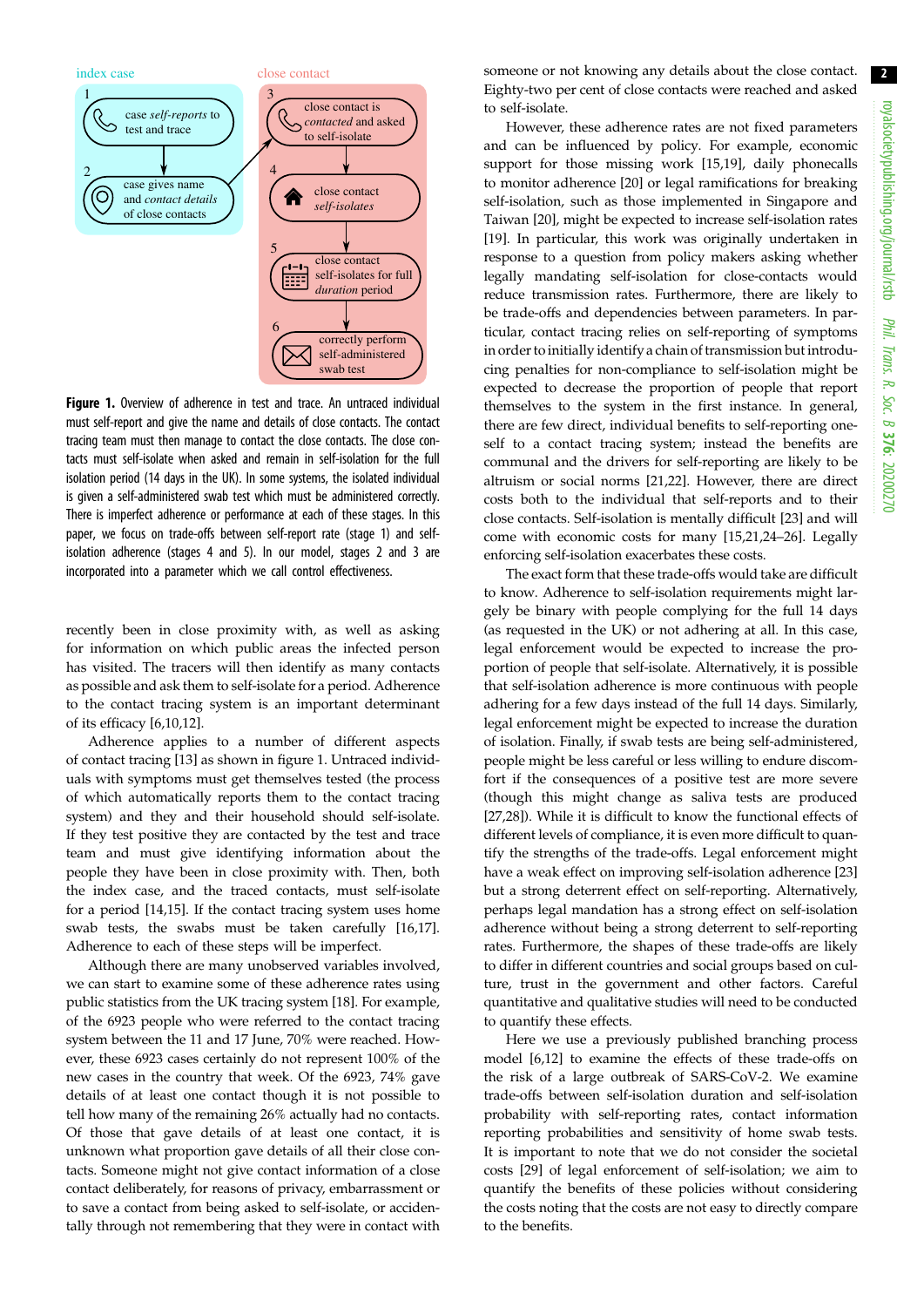## 2. Methods

In this paper, we extend a previous model of SARS-CoV-2 transmission [\[12\]](#page-7-0). An overview of the model is given in the electronic supplementary material, figure S1 while parameter values and references are given in table 1. At the individual-level, the number of potential secondary contacts are modelled by a negative binomial distribution while the exposure times of these new infections are modelled as a gamma distribution. Self-isolating individuals are assumed to be unable to transmit the disease (assuming isolation within households) and therefore potential secondary cases are avoided if the gamma-distributed exposure time occurs during self-isolation of the primary case. The timing of self-isolation depends on whether the case was traced as a potential contact or not and a number of factors affecting adherence as described in detail below. The model proceeds as a branching process with each simulation being seeded with 20 untraced, infected individuals.

#### (a) Secondary case distribution

The heterogeneity in the number of potential secondary cases caused by an individual is modelled as a negative binomial distribution. For symptomatic cases, we use a mean value of 1.3 secondary cases while asymptomatic cases are given a 50% lower infection rate. This relates to a scenario where strong social distancing and good hygiene is still being observed. Earlier work [[6,7](#page-7-0)] and preliminary analyses indicated that contact tracing is unable to keep the risk of an outbreak low without being paired with social distancing so this is the scenario we focus on. Estimates for the dispersion parameter, k, for SARS-CoV-2 range from  $k = 0.1$ (0.05–0.2) for pre-lockdown UK [[38](#page-8-0)] to  $k = 0.25$  (0.13–0.88) for Tianjin, China during lockdown measures [\[39\]](#page-8-0). Given this range, we have kept the parameter as used in [\[12](#page-7-0)[,34\]](#page-8-0) setting  $k = 0.16$ . This value of k yields a strongly skewed distribution with most individuals causing zero potential secondary cases.

#### (b) Infection profile

Individuals are labelled as symptomatic or asymptomatic with a probability of 50% [\[35,36\]](#page-8-0). The onset time of symptoms is modelled as a lognormal distribution with mean 1.43 days and s.d. of 0.66 [\[40\]](#page-8-0). All individuals, whether symptomatic or asymptomatic are given a symptom onset time as the exposure time of secondary cases is calculated relative to this time. The exposure time for each new potential case is drawn from a gamma distribution with shape parameter of 17.77 and a rate of 1.39  $d^{-1}$ . This distribution is centred 12.98 days before the onset of symptoms. If this randomly sampled value yields a negative generation interval (i.e. the secondary case being infected by the primary case before the primary case is infected) the value is resampled. The parameters for this gamma distribution were estimated by fitting to the data in He et al. [\[37\]](#page-8-0) in a maximum likelihood framework that accounts for this resampling process. The model fitting does not ignore any data as discussed by Ashcroft et al. [[41](#page-8-0)]. The estimated distributions are qualitatively similar to the original fitted models (electronic supplementary material, figure S2). If the exposure time of a potential secondary case occurs during the primary case's self-isolation, the infection event does not occur and the potential secondary case does not become a case.

#### (c) Contact tracing

The first stage in the contact tracing system is an untraced, symptomatic individual self-reporting themselves by seeking a test. We define the control effectiveness of the contact tracing system as the proportion of secondarily infected people that are contacted by the contact tracers. In practice, this variable is never observed, but it can be broken down to a number of Table 1. Model parameters values/ranges. (Parameters taken from the literature are fixed and for other parameters a range of values are explored.)

| parameter                     | values             | refs        |
|-------------------------------|--------------------|-------------|
| self-isolation probability    | $10 - 70%$         | $[30]$      |
| self-reporting probability    | $10 - 70%$         |             |
| test sensitivity              | $35 - 65%$         | $[31 - 33]$ |
| minimum isolation duration    | $1-14$ days        |             |
| maximum isolation duration    | 7, 14 days         |             |
| contact tracing coverage (%)  | 40-80%             |             |
| number of initial cases       | 20                 |             |
| symptomatic $RS$ under        | 1.3                |             |
| physical distancing           |                    |             |
| asymptomatic $RS$ under       | 0.65               |             |
| physical distancing           |                    |             |
| dispersion of $RS$ , k        | 0.16               | [12, 34]    |
| proportion asymptomatic       | 50%                | [35, 36]    |
| delay: onset to isolation     | 1 day              |             |
| incubation period (lognormal) | mean log: 1.43,    | $[37]$      |
|                               | s.d. log: 0.66     |             |
| infection time (gamma)        | shape: 2.12, rate: | $[37]$      |
|                               | $0.69 d^{-1}$      |             |
| infection time shift          | 12.98 days         | $[37]$      |
| time to trace contacts (days) | 1 day              |             |
| delay: isolate to test result | 1 days             |             |

processes. For infections transmitted on surfaces, the primary case will rarely know who else touched the same surface. For face-to-face contact in small groups, the primary contact must remember that they were in contact with the secondary case, know their name and chose to divulge this information to the contact tracing team. In the UK the definition of a close contact is being within 2 m for more than 15 min, which probably encompasses most small group infections. For transmission in larger groups, such as at restaurants and bars, contact tracing effectiveness depends on how well the venue recorded who visited. The control effectiveness parameter in the model encodes all of these processes and is varied between 40 and 80%. If contact tracing is successful, the traced individual is asked to self-isolate. We assume it takes one day to contact a contact. If a traced contact subsequently shows symptoms or returns a positive test the next round of contact tracing is initiated. That is, the contacts of the traced contact are then traced.

#### (d) Testing

As a baseline we assume that tests have a sensitivity of 65% and that it takes 1 day for results to be returned. This reflects the sensitivity of tests observed in the community [\[31,32\]](#page-8-0). Given a positive test result contact tracing for the tested individual is initiated. A negative test allows the tested individual to be immediately released from quarantine. Any contacts of a negative-testing case that were successfully identified prior to receiving the test result are still isolated and tested. This process is different to the UK contact tracing system in which the trace team only ask for contact details if a positive test has been returned. In a branching process model, only infected individuals are modelled. Therefore we do not track the number of uninfected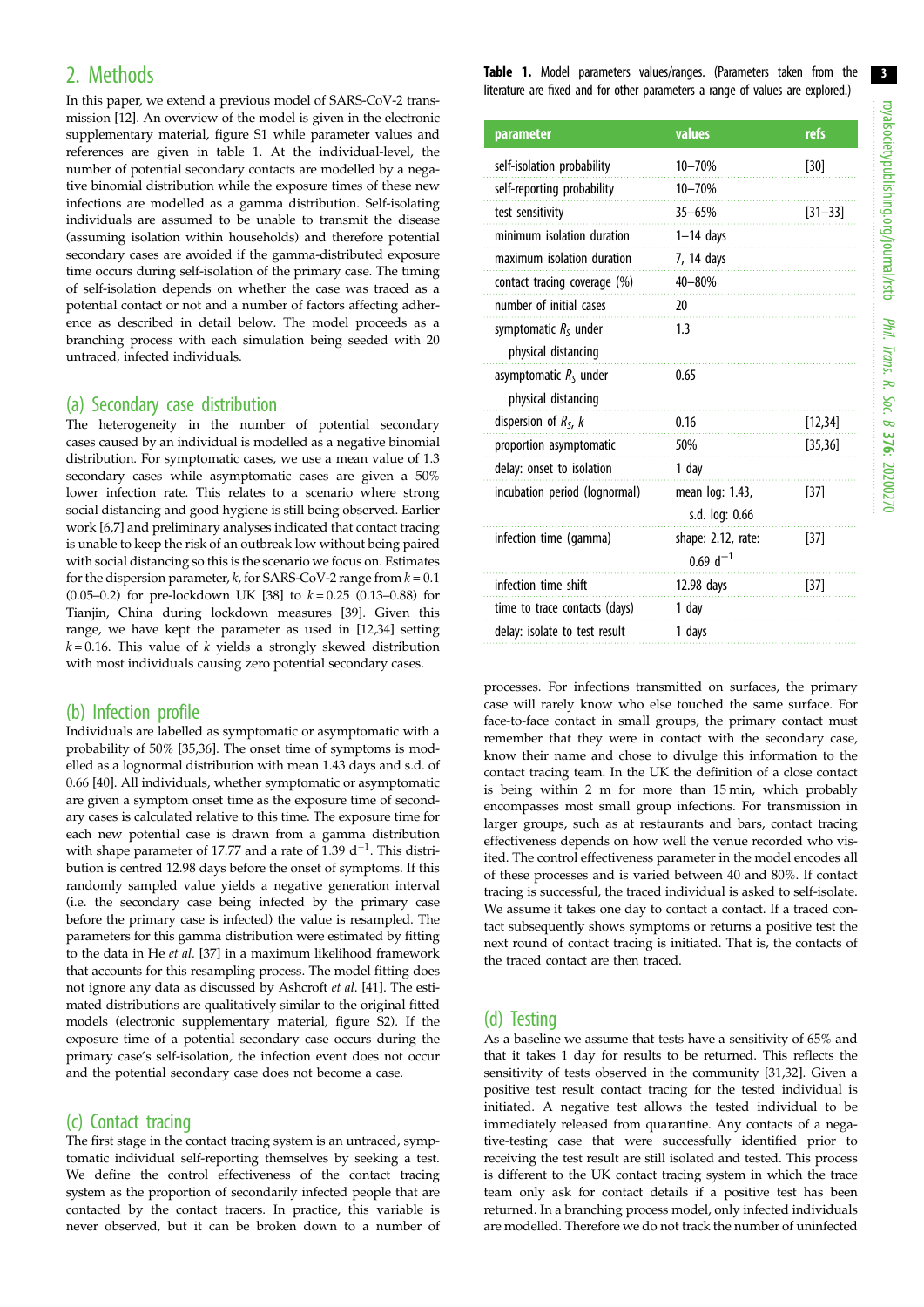<span id="page-3-0"></span>

Figure 2. Trade-off between self isolation time (columns) and self-report rate (rows) with error bars denoting 95% confidence intervals. Individuals self isolate for a randomly selected duration between min isolation and 14 days. Untraced, symptomatic individuals self-report with a probability that varies across the rows. The proportion of close contacts that are divulged and asked to self-isolate varies across the x-axis of each subplot. The y-axis shows the risk of a large outbreak (greater than 2000 cases) over 15 000 simulations. The probability that an individual self-isolates at all is fixed at 70%. If we assume we are currently near the top left we expect that introducing legal ramifications for breaking self isolation would move us down and right. This generally increases risk.

people that are unnecessarily asked to quarantine. Test specificity affects the number of uninfected people asked to quarantine but does not directly affect the spread of the disease and therefore we do not define a test specificity. In this study, we are concerned with quantifying the benefits of contact tracing and do not attempt to weigh the epidemiological benefits against the sociological costs.

#### (e) Adherence trade-offs

We consider three main trade-offs. As we do not have good data to define the shapes of these trade-offs, we run simulations for all combinations of parameters.

First, we assume that without policies to encourage self-isolation most people attempt some self-isolation but the lack of adherence is with respect to the duration of self-isolation that decreases. We keep the probability of self-isolation constant at 70%. We assume that each person that does self-isolate isolates for an amount of time taken from a uniform distribution between a minimum and maximum value. For the maximum values, we use either the full 14 days currently recommended in the UK or a shorter 7 day maximum isolation. We vary the minimum duration of self-isolation from 1 day to being equal to the maximum duration.

Second, we examine the trade-off between self-report probability and self-isolation probability. We expect that policies which increase self-isolation probability will reduce self-report probability. We use values of self-isolation from 10 to 70% in increments of 20% and examine all combinations with self-report probabilities from 10 to 70%, also in increments of 20%. The upper bound for self-isolation here is certainly above the rate of self-isolation currently being achieved in the UK. However, it is below the target rate for other national contact tracing programmes [\[30\]](#page-8-0). Furthermore, the very strict restrictions applied to travellers entering countries such as Singapore could also be considered an upper bound on feasible policies. Many of the policies used in these areas, such as enforced isolation in government run hotels, GPS ankle bracelets, and daily video calls, would be considered draconion if applied to the population at large but could be reasonably expected to produce self-isolation rates of 90%. In contrast to the first trade-off, we assume that everyone who does self-isolate does so for the full maximum value of either 7 or 14 days.

Finally, we assume that policies which increase self-isolation probability will decrease test sensitivity. This scenario applies to the case of home administered tests. With strong incentives to test negative, people will be less likely to perform swabs correctly. We therefore examine a range of test sensitivities from a baseline of 65% down to 35% in increments of 10%.

#### (f) Simulation process

Results presented are the combined output of 15 000 simulations for each parameter combination, or scenario, considered. We define a simulation as leading to a large outbreak if it has more than 2000 cumulative cases or if there are still infected cases after 300 days. The threshold of 2000 cases was chosen by running simulations with a maximum of 5000 cases and noting that of the simulated epidemics that went extinct, 99% of extinction events occurred before reaching 2000 cases. Nearly all simulations either went extinct or reached 2000 cases with very few simulations lasting longer than 300 days. These simulations were then used to calculate the probability of a large outbreak given a certain set of conditions. Here, 95% Clopper–Pearson exact confidence intervals were also calculated. To test the sensitivity of our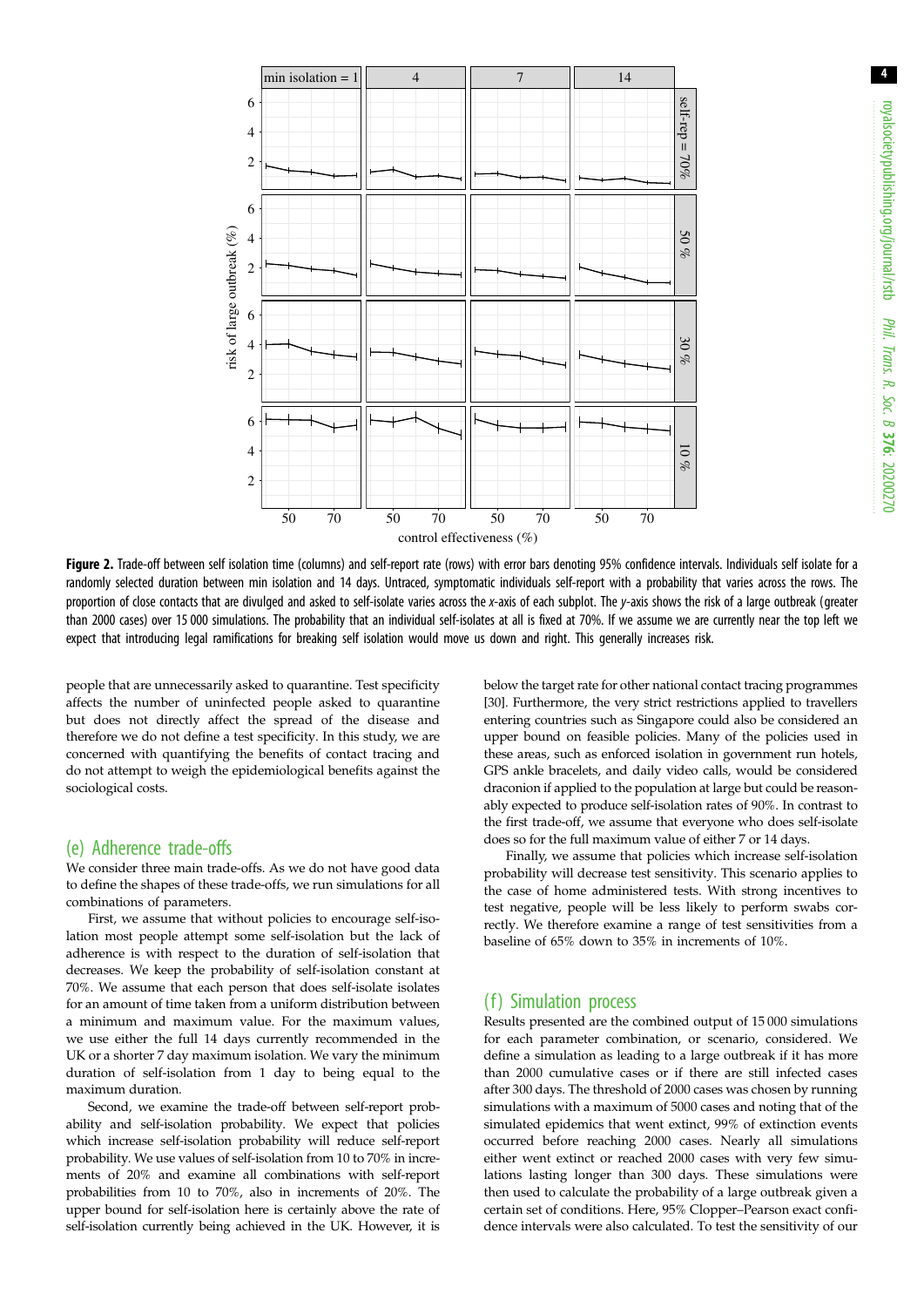results to the relative asymptomatic transmission rate and the delay between being contacted by the contact tracers and starting self-isolation, we ran simulations at 60% control effectiveness and varied each parameter in turn. The model was written in R and the code and testing suite [[42](#page-8-0)] is publicly available on GitHub [\(https://github.com/timcdlucas/ringbp/tree/adherence\\_trade](https://github.com/timcdlucas/ringbp/tree/adherence_tradeoff_runs)[off\\_runs](https://github.com/timcdlucas/ringbp/tree/adherence_tradeoff_runs)).

## 3. Results

## (a) Trade-off between self-isolation duration against self-report probability

In our first comparison we assumed that increasing the duration of self-isolation would reduce the self-reporting probability. We found that increasing the duration of self-isolation increases the risk of a large outbreak in the presence of reductions in self-reporting rates. The probability of a large outbreak for all combinations of self-isolation duration and self-report rates are shown in [figure 2.](#page-3-0) If we assume that we are currently in the top left panel (high self-report rates but isolation taken uniformly between 1 and 14 days), policies that move us down and right generally increase the risk of a large outbreak. For example, if we consider a control effectiveness of 60%, with a self-isolation duration of between 1 and 14 days and a self-report rate of 70%, the risk of a large outbreak is 1%. If we increase the self-isolation duration to always be 14 days but reduce the self-report rate to 10%, the probability of a large outbreak increases from 1 to 6%. If the trade-off is very weak, such that increasing self-isolation duration to always be 14 days only decreases self-report rates to 50%, we see no change in the probability of an outbreak.

If we assume a more pessimistic starting scenario of a self-isolation duration of between 1 and 14 days and selfreporting rates of 10% and given a control effectiveness of 60% we have a 6% risk of a large outbreak (figure 3a, red line). We find that increasing self-report rates gives a larger reduction in risk. Increasing self-report rates from 10 to 70% reduces risk from 6 to 1% (moving right along the x-axis in figure 3a). By contrast, increasing the duration of isolation to always being 14 days does not change the risk of a large outbreak (purple line in figure 3a). We find that reducing the maximum isolation duration from 14 days to 7 days consistently increases the risk of a large outbreak (electronic supplementary material, figures S3–S5). Altering the relative asymptomatic transmission rate has a strong effect on the overall risk of a large outbreak, but the effects of minimum isolation length and self-report probability remain similar (electronic supplementary material, figure S6). Furthermore, these results are qualitatively robust to changes in the delay between being asked to self-isolate and doing so (electronic supplementary material, figure S7).

## (b) Trade-off between self-isolation probability against self-report probability

In our second comparison, we assumed that increasing the probability of self-isolation will decrease the self-report probability. We find that increasing self-isolation probability while decreasing self-report probability does not strongly alter the probability of a large outbreak. The probability of a large outbreak for all combinations of self-isolation rates and selfreport rates are shown in [figure 4](#page-5-0). If we assume that we are



Figure 3. Trade-off between (a) minimum self isolation time and self-report probability, and (b) self-isolation probability and self-report probability. The control effectiveness is held constant at 60%. The results are a subset of those in figures [2](#page-3-0) and [4,](#page-5-0) with each line being a slice through a column of those plots. The y-axis shows the risk of a large outbreak (greater than 2000 cases) over 15 000 simulations. Error bars show the 95% confidence intervals. In  $(a)$  if we optimistically assume we currently have 70% self-report probability but 1 day minimum isolation (red), legally mandating isolation would be expected to move us to the left and to the purple line which gives an increased risk of an outbreak. In (b) if we optimistically assume we currently have 70% self-report probability but 10% self isolation probability (red), legally mandating isolation would be expected to move us to the left and to the purple line which gives a marginal decrease in risk of an outbreak. (Online version in colour.)

currently in the top left panel (high self-report rates but low self-isolation rates), policies that increase self-isolation rates but decrease self-report rates would move us down and right. However, whether this decreases the risk of an outbreak depends on the strength of the trade-off. For example, if we consider a control effectiveness of 60%, with a self-isolation rate of 10% and a self-report rate of 70% the risk of a large outbreak is 6%. If we increase the self-isolation rate to 70% and equivalently reduce the self-report rate to 10%, the probability of a large outbreak is still 6%. If the trade-off is weak, such that increasing self-isolation from 10 to 70% only incurs a reduction in self-report rate to 50%, the reduction in risk of a large outbreak is substantial, reducing from 6 to 1.5%. However, if the trade-off is strong, such that increasing self-isolation from 10 to 30% causes a reduction in self-reporting rate from 70 to 10%, the risk of an outbreak instead marginally increases from 6 to 7%.

We could instead assume a more pessimistic starting scenario of self-isolation rates of 10% and self-reporting rates of 10%. Given a control effectiveness of 60% we have a 7% risk of a large outbreak (figure 3b, red line). However, from this scenario we can consider whether it is better to increase selfisolation or to increase self-reporting. Increasing self isolation probability to 70% reduces risk to 6% (move right along the x-axis) and increasing self-report probability to 70% also reduces risk to 6% (purple line). Increasing both to 30%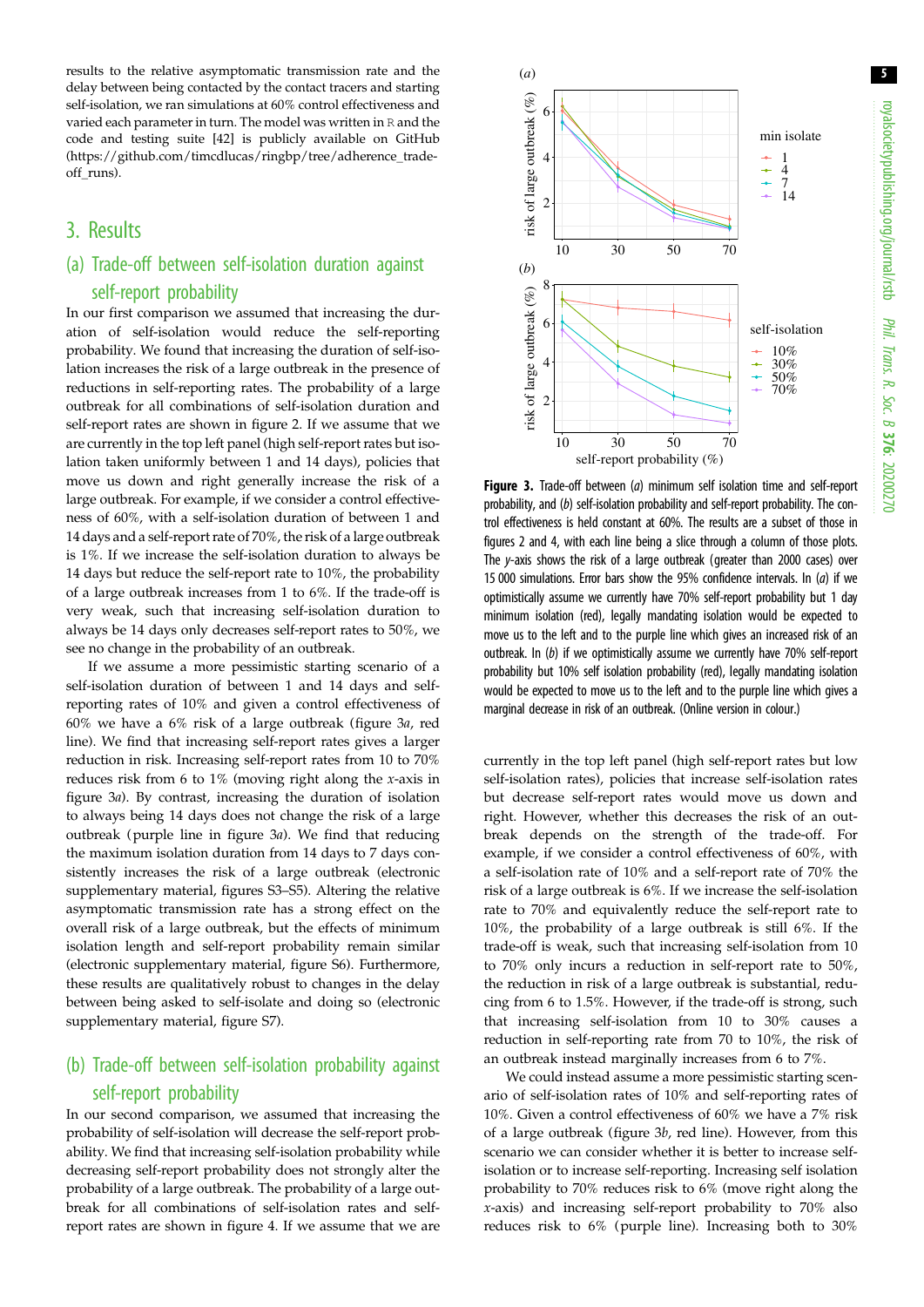<span id="page-5-0"></span>

Figure 4. Trade-off between self-isolation probability (columns) and self-report probability (rows) with error bars denoting 95% confidence intervals. The v-axis shows the risk of a large outbreak (greater than 2000 cases) over 15 000 simulations. If we assume we are currently near the top left we expect that introducing legal ramifications for breaking self isolation to move us down and right. Whether this decreases risk depends on the strength of the trade-off. If the trade-off is weak, such that as we move from the top left to isolation probability of 70% and self-report probability of 50%, risk is reduced. By contrast, if increasing isolation probability from 10% to 30% incurs a drop in self-reporting from 70 to 10%, risk does not change.

reduces risk to 5%. Overall, these two parameters are relatively evenly balanced. The overall risk of a large outbreak changes with relative asymptomatic transmission rate, but the effects of self-isolation probability and self-report probability remain similar (electronic supplementary material, figure S8). The results are similar with different values for the delay between being asked to self-isolate and doing so (electronic supplementary material, figures S9).

## (c) Trade-off between self-isolation duration against test sensitivity

In our final comparison, we assumed that increasing selfisolation probabilities would decrease the probability of careful administration of home swab tests and therefore decrease the test sensitivity. We found that increasing self-isolation rates decreases the risk of a large outbreak even if this occurs in combination with reductions in test sensitivity. The probability of a large outbreak for all combinations of self-isolation rate and test sensitivity are shown in [figure 5](#page-6-0). If we assume that we are currently in the top left panel (relatively high test sensitivity but low self-isolation rates), policies that increase self-isolation rates but decrease test sensitivity would move us down and right and this in general yields reduced risks of a large outbreak. For example, if we consider a control effectiveness of 60%, with a self-isolation rate of 10% and a test sensitivity of 65%, the risk of a large outbreak is 6%. If we increase the self-isolation rate to 70% while reducing the test sensitivity to 35%, the probability of a large outbreak reduces from 6 to 3%.

## 4. Discussion

Overall we have found that policies which increase self-isolation rates at the expense of self-report rates are unlikely to improve the effectiveness of contact tracing systems. If the primary trade-off is between the duration of self-isolation and the probability of self-reporting, we find that policies which increase self-isolation and reduce self-report rates will cause either an increase or no change in the probability of a large outbreak depending on the strength of the tradeoff. When the primary trade-off was instead between the probability of self-isolation and the rate of self-report, policies which increase self-isolation rates and reduce self-report rates can increase or marginally decrease the probability of a large outbreak depending on the strength of the trade-off. Overall this implies that policies such as fines, and police enforcement of self-isolation will have either little benefit or a negative effect. Broadly, policies that improve self-report rates, even at the expense of self-isolation rates should be used. This might include publicity that encourages people to self-report by reminding them that there are no legal consequences to them or their contacts for doing so.

Policies that improve self-report rates or self-isolation rates without an associated trade-off will also improve contact tracing efficacy. For example, economic support and employment protection for individuals that self-isolate would be expected to improve self-isolation rates [\[15](#page-7-0),[19,26\]](#page-8-0) without decreasing self-report rates. Similarly, efforts to communicate the reasons why people should self-report and self-isolate may improve both of these rates simultaneously [[19,26\]](#page-8-0).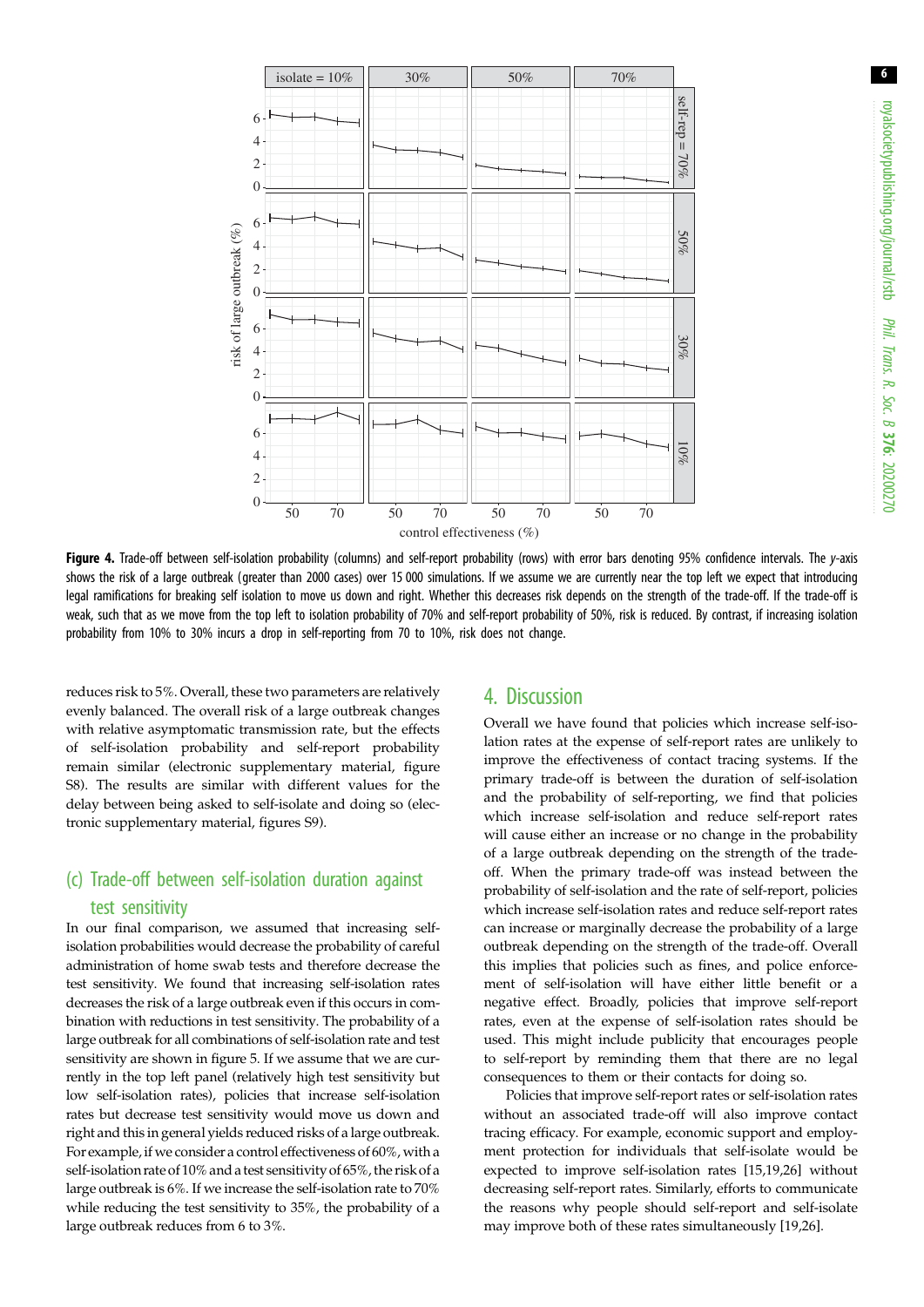<span id="page-6-0"></span>

Figure 5. Trade-off between self isolation probability (columns) and test sensitivity (rows) with error bars denoting 95% confidence intervals. Untraced, symptomatic individuals self-report with a probability that varies across the rows. The proportion of close contacts that are divulged and asked to self-isolate varies across the x-axis of each subplot. If we assume we are currently near the top left, introducing legal ramifications for breaking self isolation might move us down and right. This generally decreases risk unless the trade off is very strong such that a small increase in isolation probability incurs a large decrease in test sensitivity.

One of the core assumptions to this work is that legal consequences for breaking self-isolation would improve self-isolation rates. However, the evidence for this is not strong and there is evidence that feelings of shame do not promote adherence [\[22,26](#page-8-0)]. By contrast, there is good evidence that other factors such as income and boredom [\[43\]](#page-8-0) do affect self-isolation rates. How effectively legal consequences for breaking self-isolation can increase self-isolation rates is a complex question that will depend on cultural norms, perceived enforcability, and the strength of economic and psychological consequences for selfisolation. An important consequence of this is that self-isolation rates and the effectiveness of policies aimed to improve these rates will be strongly correlated, such that individuals who are most likely to infect each other are also likely to have similar self-isolation rates. This is not included in our model but has the potential to strongly reduce contact tracing efficacy in certain groups and locations.

With regards to test sensitivity, our results are relevant only to self-administered swab-tests. Swab-tests may be replaced with reliable paper-based tests. Given that we found that optimizing self-isolation rates over test-sensitivity minimizes risk, other considerations such as test timing and access are probably more important. Furthermore, currently in the UK, traced contacts are not allowed out of quarantine after a negative test so the system is more robust to low test sensitivity than in our simulations.

Here we have focused solely on the probability of a large outbreak as a consequence of policy change. However, there are other costs and benefits to changing values of self-report rates and self-isolation rates. High self-report rates not only improves contact tracing efficacy directly, it also creates a

more effective system for measuring the incidence of SARS-CoV-2 in the community. This gives better early warning for when an outbreak is beginning in an area or group and allows for health care resources to be deployed more efficiently. By contrast, self-isolation comes with many economic and social costs both for the individual and the community. These costs are not the same for all people; the monetary costs to someone who is self-employed or working on very short-term contracts is much higher than for someone who is working at home anyway. Avoiding strict penalties for breaking self-isolation allows those most affected by these costs to self-isolate less (i.e. for a 7 instead of 14 days) and may increase buy-in to the system as a whole. Furthermore, enforcement of self-isolation policies are an infringement on a basic liberty. While we have not tried to compare these costs to the epidemiological benefits, they must always be taken into account when implementing policy.

#### 5. In context

This paper was taken into consideration by the Department for Health and Social Care when deciding whether to impose a legal duty to self-isolate and was referenced in a recent SPI-B report [\[44](#page-8-0)]. On the 28th September 2020, the UK government introduced fines for breaching self-isolation rules either after testing positive for SARS-CoV-2 or after being contacted by NHS Test and Trace [[45\]](#page-8-0). The core assumption in our analysis was that introducing penalties for not self-isolating would drive down self-report rates. Our results suggest that increasing self-isolation rates at the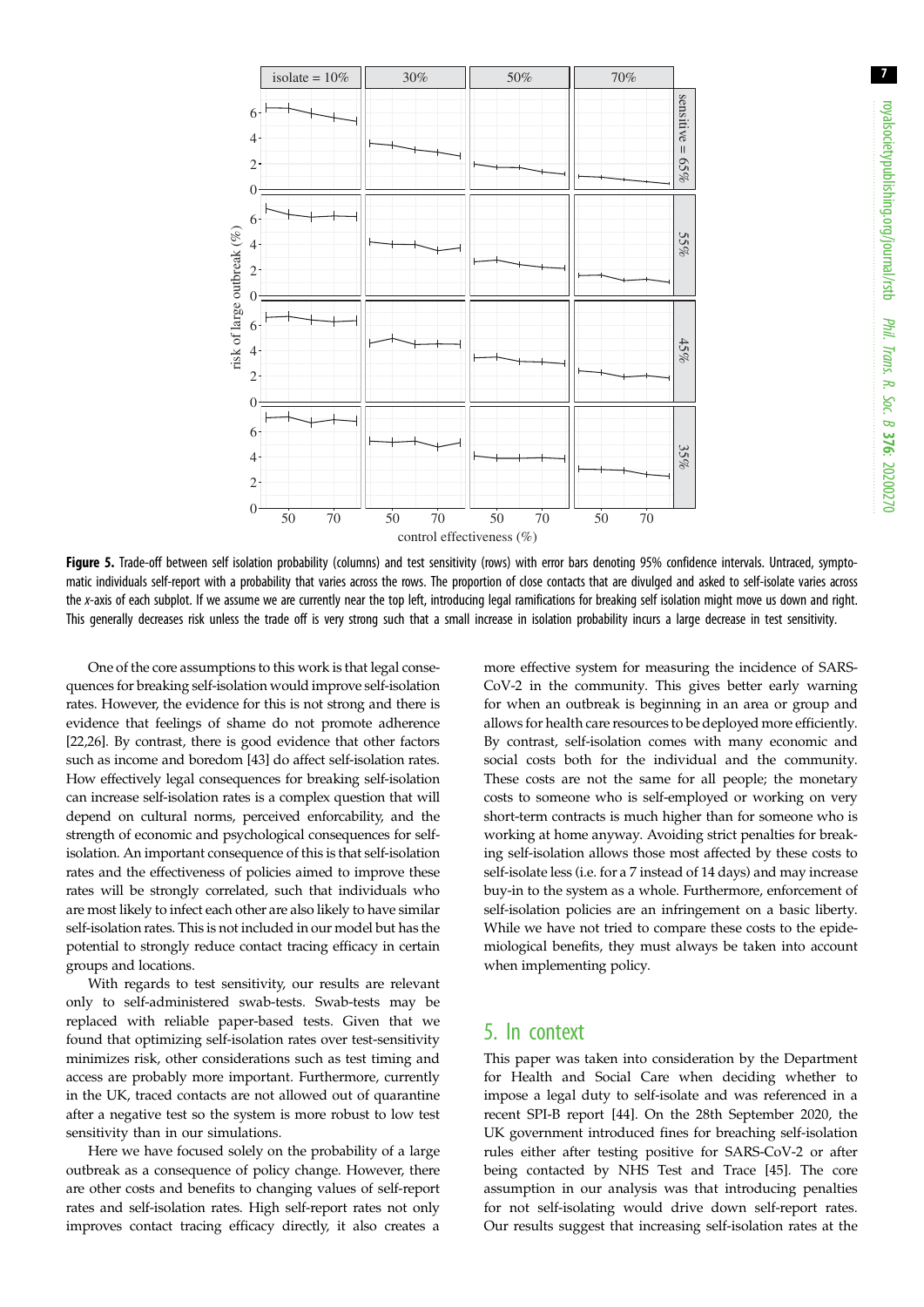<span id="page-7-0"></span>expense of reduced self-report rates would make SARS-CoV-2 outbreaks harder to control. However, given that many other restrictions are changing simultaneously, it is unlikely that we will be able tell whether the results from our analysis are borne out after this change. The introduction of legal penalties for breaking isolation also changes the important policy question. The original policy question was whether self-isolation should be legally mandated. Now the more relevant question is when should these restrictions be lifted.

Since the first submission of this paper, results from a large study of adherence in the UK have been released [\[46](#page-8-0)]. The study contains self-reported behaviour (rather than intentions) of 42 thousand people between March and August 2020. While the sample was not random, quotas based on age, gender and region were used. Of those with COVID-19 symptoms in the previous seven days, 12% (95% CI 10–14%) requested a test (this measurement corresponds to the self-report parameter used in our analysis) which places the UK in the bottom row of figures [2](#page-3-0) and [4.](#page-5-0) Of those contacted by the track and trace system, 11% (95% CI 8–14%) self-reported as having not left home at all in the following 14 days. This corresponds to the self-isolation probability parameter used in our analysis and places the UK in the left-hand column of [figure 4.](#page-5-0) These adherence rates did not change between March and August. Based on this study, the baseline assumptions made in our analysis were broadly correct. However, further understanding of adherence as a multifaceted continuous variable, rather than a binary variable is required. Measurements of aspects of adherence such as minimum isolation time, as used in our analysis, are still needed.

Data accessibility. All the code used for the simulations are available at [https://github.com/timcdlucas/ringbp/tree/adherence\\_trade](https://github.com/timcdlucas/ringbp/tree/adherence_tradeoff_runs)[off\\_runs.](https://github.com/timcdlucas/ringbp/tree/adherence_tradeoff_runs)

Authors' contributions. Conceptualization: all authors; formal analysis: E.L.D. and T.C.D.L.; funding acquisition: T.D.H.; investigation: E.L.D., T.C.D.L., A.B., L.P., D.A., T.C. and L.Y.; methodology: E.L.D. and T.C.D.L.; software: E.L.D. and T.C.D.L.; visualization: E.L.D., T.C.D.L. and L.Y.; writing—original draft: E.L.D. and T.C.D.L.; writing—review and editing: all authors.

Competing interests. The authors declare that they have no known competing financial interests or personal relationships that could have appeared to influence the work reported in this paper.

Funding. This research was partly funded by the Bill & Melinda Gates Foundation (NTD Modelling Consortium OPP1184344: G.F.M.). This project has received funding from the European Union's Horizon 2020 research and innovation programme — project EpiPose (101003688: P.K.). Royal Society (RP/EA/180004: P.K.). Wellcome Trust (210758/Z/18/Z: J.H. and S.A.). T.C. is funded by a Sir Henry Wellcome Fellowship from the Wellcome Trust (reference 215919/Z/19/Z). L.Y. is an NIHR Senior Investigator and her research programme is partly supported by NIHR Applied Research Collaboration (ARC)-West, NIHR Health Protection Research Unit (HPRU) for Behavioural Science and Evaluation, and the NIHR Southampton Biomedical Research Centre (BRC) All funders had no role in the study design, collection, analysis, interpretation of data, writing of the report, or decision to submit the manuscript for publication. This work was undertaken as a contribution to the Rapid Assistance in Modelling the Pandemic (RAMP) initiative, coordinated by the Royal Society.

Acknowledgements. E.L.D., T.C.D.L., A.B., D.A., L.P., G.F.M. and T.D.H. gratefully acknowledge funding of the NTD Modelling Consortium by the Bill & Melinda Gates Foundation (BMGF) (grant number OPP1184344). The following funding sources are acknowledged as providing funding for the named authors. Views, opinions, assumptions or any other information set out in this article should not be attributed to BMGF or any person connected with them.

## **References**

- 1. South China Morning Post, Coronavirus: China's first confirmed COVID-19 case traced back to November 17. See [https://www.scmp.com/news/china/society/](https://www.scmp.com/news/china/society/article/3074991/coronavirus-chinas-first-confirmed-covid-19-case-traced-back) [article/3074991/coronavirus-chinas-first-confirmed](https://www.scmp.com/news/china/society/article/3074991/coronavirus-chinas-first-confirmed-covid-19-case-traced-back)[covid-19-case-traced-back](https://www.scmp.com/news/china/society/article/3074991/coronavirus-chinas-first-confirmed-covid-19-case-traced-back) (accessed 2 June 2020).
- 2. Roser M, Ritchie H, Ortiz-Ospina E, Hasell J. 2020 Coronavirus pandemic (COVID-19). See [https://](https://ourworldindata.org/covid-deaths) [ourworldindata.org/covid-deaths](https://ourworldindata.org/covid-deaths) (accessed 10 August 2020).
- 3. Coronavirus: Strict new curbs on life in UK announced by PM. See [https://www.bbc.co.uk/](https://www.bbc.co.uk/news/uk-52012432) [news/uk-52012432](https://www.bbc.co.uk/news/uk-52012432) (accessed 27 June 2020).
- 4. GDP monthly estimate, UK: April 2020. See [https://www.ons.gov.uk/economy/](https://www.ons.gov.uk/economy/grossdomesticproductgdp/bulletins/gdpmonthlyestimateuk/april2020) [grossdomesticproductgdp/bulletins/](https://www.ons.gov.uk/economy/grossdomesticproductgdp/bulletins/gdpmonthlyestimateuk/april2020) [gdpmonthlyestimateuk/april2020](https://www.ons.gov.uk/economy/grossdomesticproductgdp/bulletins/gdpmonthlyestimateuk/april2020) (accessed 27 June 2020).
- 5. Aleta A et al. 2020 Modelling the impact of testing, contact tracing and household quarantine on second waves of COVID-19. Nat. Hum. Behav. 4, 1-8. [\(doi:10.1038/s41562-020-0931-9\)](http://dx.doi.org/10.1038/s41562-020-0931-9)
- 6. Davis EL et al. 2020 An imperfect tool: COVID-19' test & trace' success relies on minimising the impact of false negatives and continuation of physical distancing. medRxiv. [\(doi:10.1101/2020.06.09.20124008\)](http://dx.doi.org/10.1101/2020.06.09.20124008)
- 7. Kretzschmar ME, Rozhnova G, Bootsma MC, van Boven M, van de Wijgert JH, Bonten MJ. 2020

Impact of delays on effectiveness of contact tracing strategies for COVID-19: a modelling study. The Lancet Public Health 5, e452–e459.

- 8. Le SM. 2020 Containing the coronavirus (COVID-19): lessons from Vietnam. See [https://blogs.worldbank.](https://blogs.worldbank.org/health/containing-coronavirus-covid-19-lessons-vietnam) [org/health/containing-coronavirus-covid-19-lessons](https://blogs.worldbank.org/health/containing-coronavirus-covid-19-lessons-vietnam)[vietnam](https://blogs.worldbank.org/health/containing-coronavirus-covid-19-lessons-vietnam) (accessed 3 June 2020).
- 9. Park S, Choi GJ, Ko H. 2020 Information technology–based tracing strategy in response to COVID-19 in South Korea–privacy controversies. Jama 323, 2129–2130.
- 10. Ferretti L, Wymant C, Kendall M, Zhao L, Nurtay A, Abeler-Dörner L, Parker M, Bonsall D, Fraser C. 2020 Quantifying SARS-CoV-2 transmission suggests epidemic control with digital contact tracing. Science 368, eabb6936. ([doi:10.1126/science.](http://dx.doi.org/10.1126/science.abb6936) [abb6936\)](http://dx.doi.org/10.1126/science.abb6936)
- 11. Coronavirus: NHS virus-tracing app downloaded 55, 000 times. See [https://www.bbc.co.uk/news/uk](https://www.bbc.co.uk/news/uk-england-hampshire-52617236)[england-hampshire-52617236](https://www.bbc.co.uk/news/uk-england-hampshire-52617236) (accessed 3 June 2020).
- 12. Hellewell J et al. 2020 Feasibility of controlling COVID-19 outbreaks by isolation of cases and contacts. The Lancet Global Health 8, e488–e496.
- 13. Beidas RS et al. 2020 Optimizing and implementing contact tracing through behavioral economics. NEJM

Catalyst Innovations in Care Delivery. ([doi:10.1056/](http://dx.doi.org/10.1056/Cat.20.0317) [Cat.20.0317\)](http://dx.doi.org/10.1056/Cat.20.0317)

- 14. Smith LE, Amlôt R, Lambert H, Oliver I, Robin C, Yardley L, Rubin GJ. 2020 Factors associated with adherence to self-isolation and lockdown measures in the UK; a cross-sectional survey. Pub. Health 187, 41–52.
- 15. Bodas M, Peleg K. 2020 Self-isolation compliance in the COVID-19 era influenced by compensation: Findings from a recent survey in Israel: public attitudes toward the COVID-19 outbreak and selfisolation: a cross sectional study of the adult population of Israel. Health Affairs 39, 936–941. ([doi:10.1377/hlthaff.2020.00382](http://dx.doi.org/10.1377/hlthaff.2020.00382))
- 16. Seaman CP, Tran LTT, Cowling BJ, Sullivan SG. 2019 Self-collected compared with professional-collected swabbing in the diagnosis of influenza in symptomatic individuals: a meta-analysis and assessment of validity. J. Clin. Virol. 118, 28-35. ([doi:10.1016/j.jcv.2019.07.010\)](http://dx.doi.org/10.1016/j.jcv.2019.07.010)
- 17. Dhiman N et al. 2012 Effectiveness of patientcollected swabs for influenza testing. Mayo Clinic Proc. 87, 548–554.
- 18. Weekly NHS Test and Trace bulletin, England: 11 to 17 June 2020. [https://www.gov.uk/government/](https://www.gov.uk/government/publications/nhs-test-and-trace-statistics-england-11-june-to-17-june-2020/weekly-nhs-test-and-trace-bulletin-england-11-to-17-june-2020#fn:1) [publications/nhs-test-and-trace-statistics-england-](https://www.gov.uk/government/publications/nhs-test-and-trace-statistics-england-11-june-to-17-june-2020/weekly-nhs-test-and-trace-bulletin-england-11-to-17-june-2020#fn:1)[11-june-to-17-june-2020/weekly-nhs-test-and-](https://www.gov.uk/government/publications/nhs-test-and-trace-statistics-england-11-june-to-17-june-2020/weekly-nhs-test-and-trace-bulletin-england-11-to-17-june-2020#fn:1)